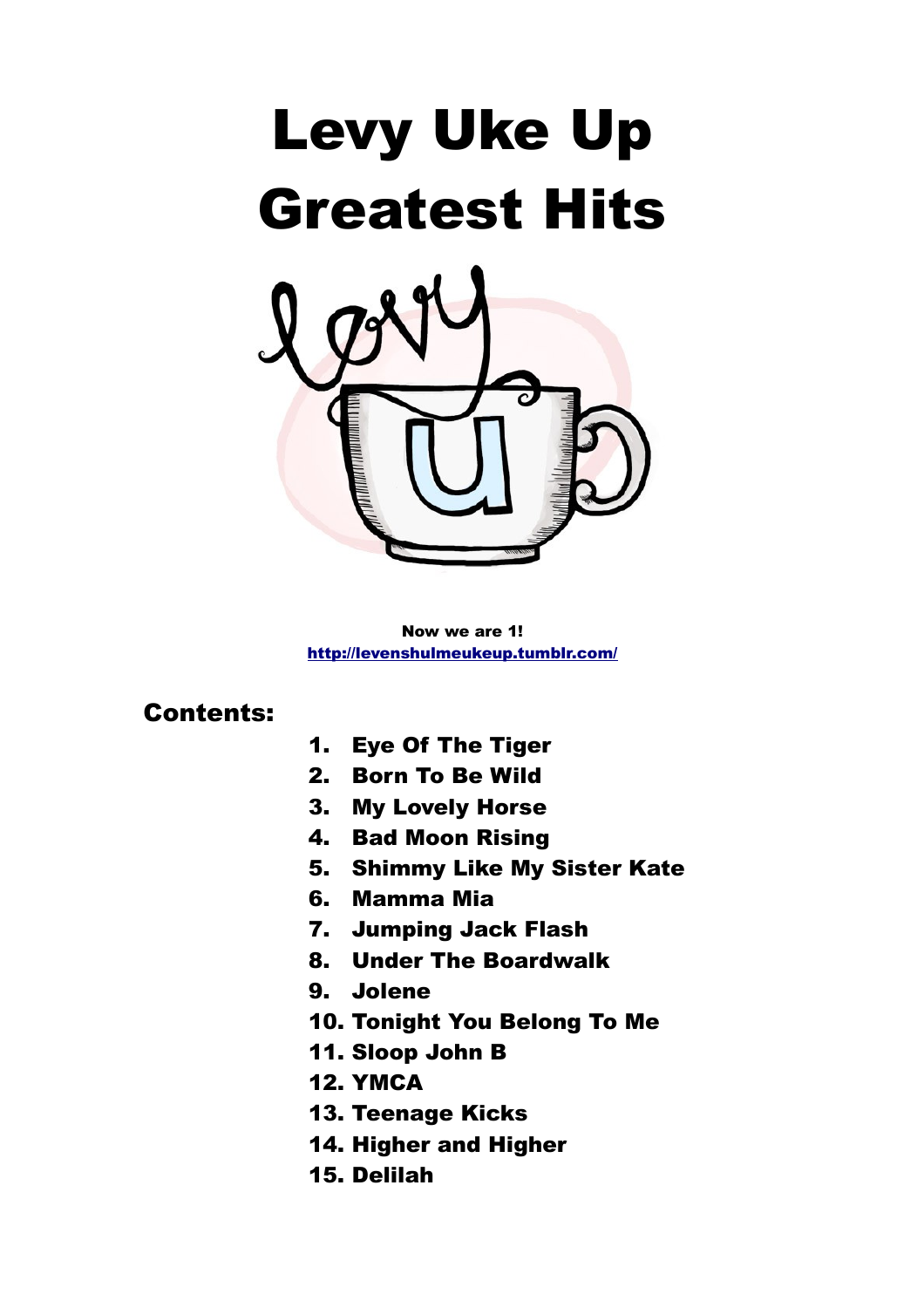### Eye of the Tiger Frankie Sullivan/Jim Peterik (Survivor)

**Intro Riff (x4): [Am] - [Am] - [G] - [Am] [Am] - [G] - [Am] [Am] - [C] - [F]**

**[Am]** Risin' up, **[F]** back on the street **[G]** Did my time, took my **[Am]** chances **[Am]** Went the distance, now I'm **[F]** back on my feet Just a **[G]** man and his will to sur- **[Am]** vive

**[Am]** So many times, it **[F]** happens too fast **[G]** You trade your passion for **[Am]** glory **[Am]** Don't lose your grip on the **[F]** dreams of the past You must **[G]** fight just to keep them **[Am]** alive

#### *Chorus:*

*It's the [Dm] eye of the tiger, it's the [C] thrill of the [G] fight Risin' [Dm] up to the challenge of our [C] rival [G] And the [Dm] last known survivor stalks his [C] prey in the [G] night And he's [Dm] watchin' us [C] all with the [F] eye of the [Am] tiger*

#### **Riff x 2**

**[Am]** Face to face, **[F]**out in the heat **[G]** Hangin' tough, stayin' **[Am]** hungry **[Am]** They stack the odds 'til we **[F]** take to the street For the **[G]** kill with the skill to sur- **[Am]** vive

#### **Chorus**

#### **Riff x 2**

**[Am]** Risin' up, **[F]** straight to the top **[G]** Had the guts, got the **[Am]** glory **Am]** Went the distance, now I'm **[F]** not gonna stop Just a **[G]** man and his will to sur- **[Am]** vive

#### **Chorus**

**Intro Riff (x1)** The eye of the tiger **Intro Riff (x1)** The eye of the tiger (*Repeats to fade)*...

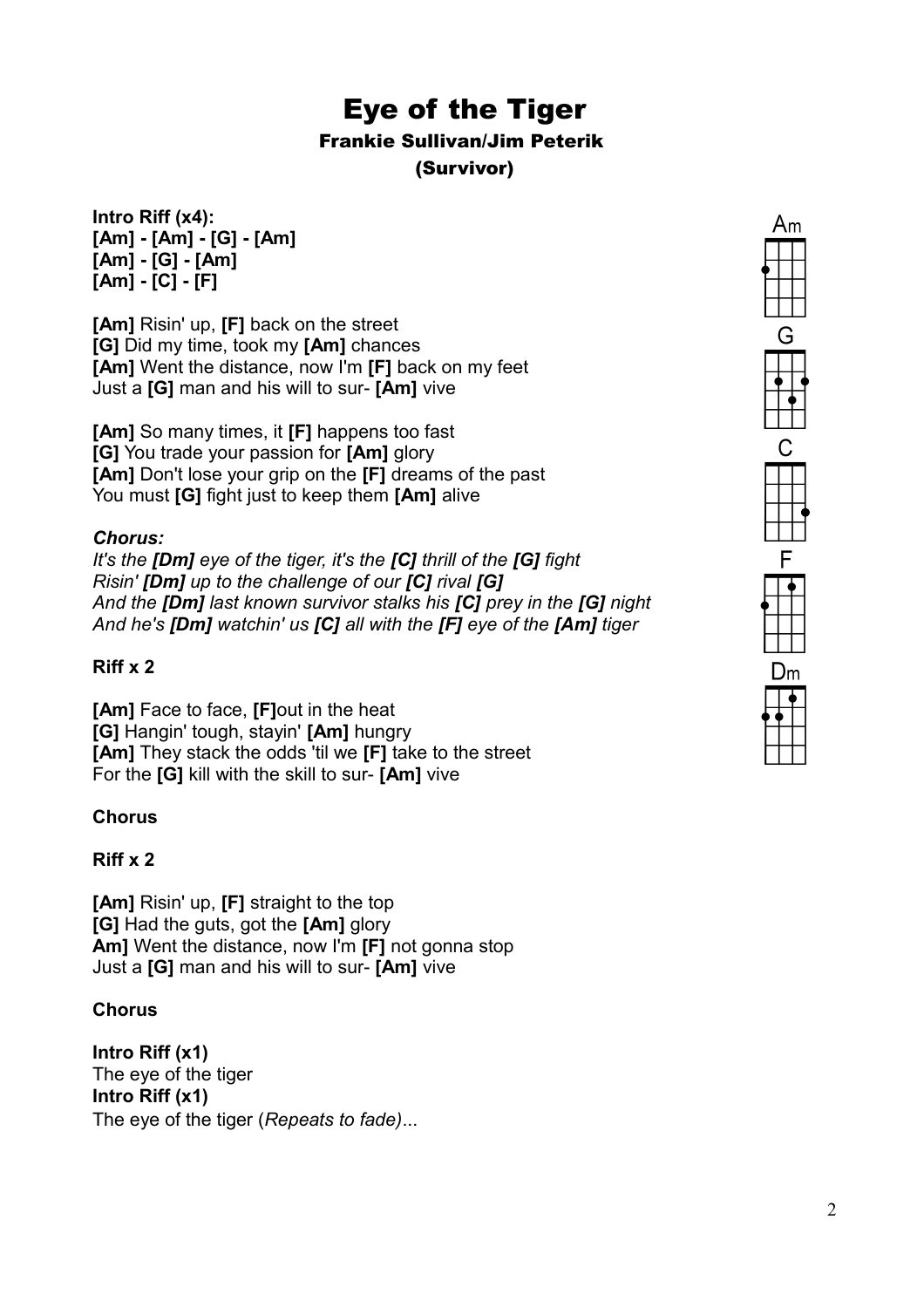## Born To Be Wild

Mars Bonfire

(Steppenwolf)

#### **[C] [C] [C] [C]**

#### **Verse 1**

**[C]** Get your motor runnin' Head out on the highway Lookin' for adventure And whatever comes our way

#### **Chorus**

**[Bb]** Yeah **[F]** darlin' gonna **[C]** make it happen **[Bb]** Take the **[F]** world in a **[C]** love embrace **[Bb]** Fire all **[F]** of your **[C]** guns at once and **[Bb]** Explode into **[F]** space **[C]**

#### **Verse 2**

**[C]** I like smoke and lightning Heavy metal thunder Racin' with the wind And the feelin' that I'm under

#### **Chorus**

**[Bb]** Yeah **[F]** darlin' gonna **[C]** make it happen **[Bb]** Take the **[F]** world in a **[C]** love embrace [**Bb]** Fire all **[F]** of your **[C]** guns at once and **[Bb]** Explode into **[F]** space **[C]** 

#### **Bridge:**

Like a **[C] t**rue nature's child We were **[Bb]** born, born to be wild We can **[F]** climb so high I **[Bb]** never want to **[C]** die

**[C]** Born to be **[Bb]** wi **[F]** iild **[C] [Bb] [F] [C]** Born to be **[Bb]** wi **[F]** iild **[C] [Bb] [F]**

**Repeat Verse 1**

**Repeat Chorus**

**Repeat Bridge**

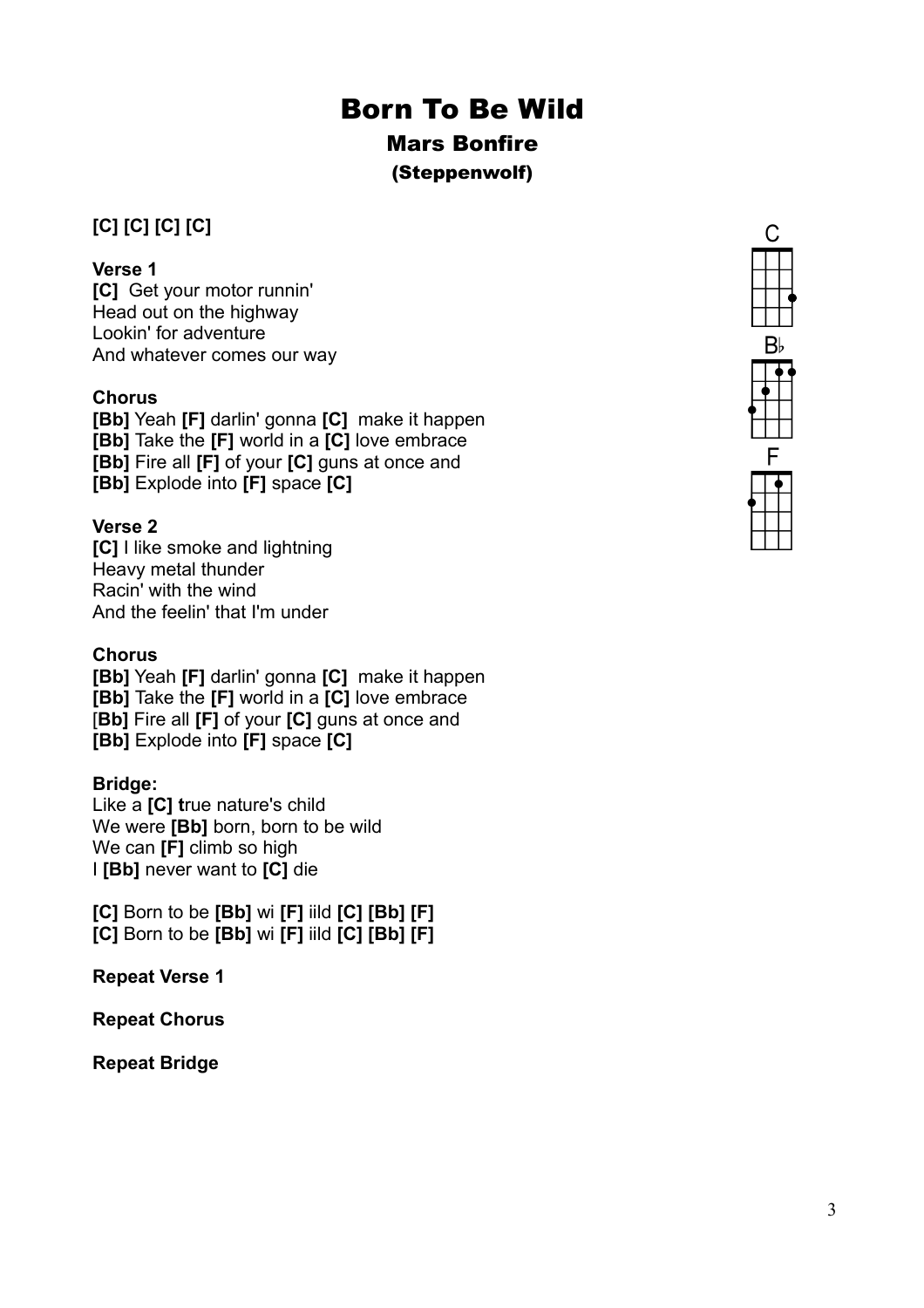## My Lovely Horse

#### The Divine Comedy (Father Ted)

#### **Intro: [C] [G] [Am] [F]**

**[C]** My lovely **[G]** horse **[Am] R**unning through the **[F]** field **[C]** Where are you going With your **[G]** fetlocks blowing in the **[Am]** wind? **[F]**

**[C]** I want to shower you with **[G]** sugar lumps **[Am] A**nd ride you over **[F]** fences **[C]** Polish your hooves every **[G]** single day **[Am] A**nd bring you to the horse **[F]** dentist

**[C]** My lovely **[G]** horse **[Am]** you're a pony no **[F]** more **[C]** Running around with a **[G]** man on your back Like a **[Am]** train in the night **[F]**

#### **Instrumental Verse x 2 (kazoos!)**

**[C]** My lovely **[G]** horse **[Am]** you're a pony no **[F]** more **[C]** Running around with a **[G]** man on your back Like a **[Am]** train in the night **[F]**

Like a train in the **[C]** night



|  | ۱m |  |
|--|----|--|
|  |    |  |
|  |    |  |
|  |    |  |
|  |    |  |

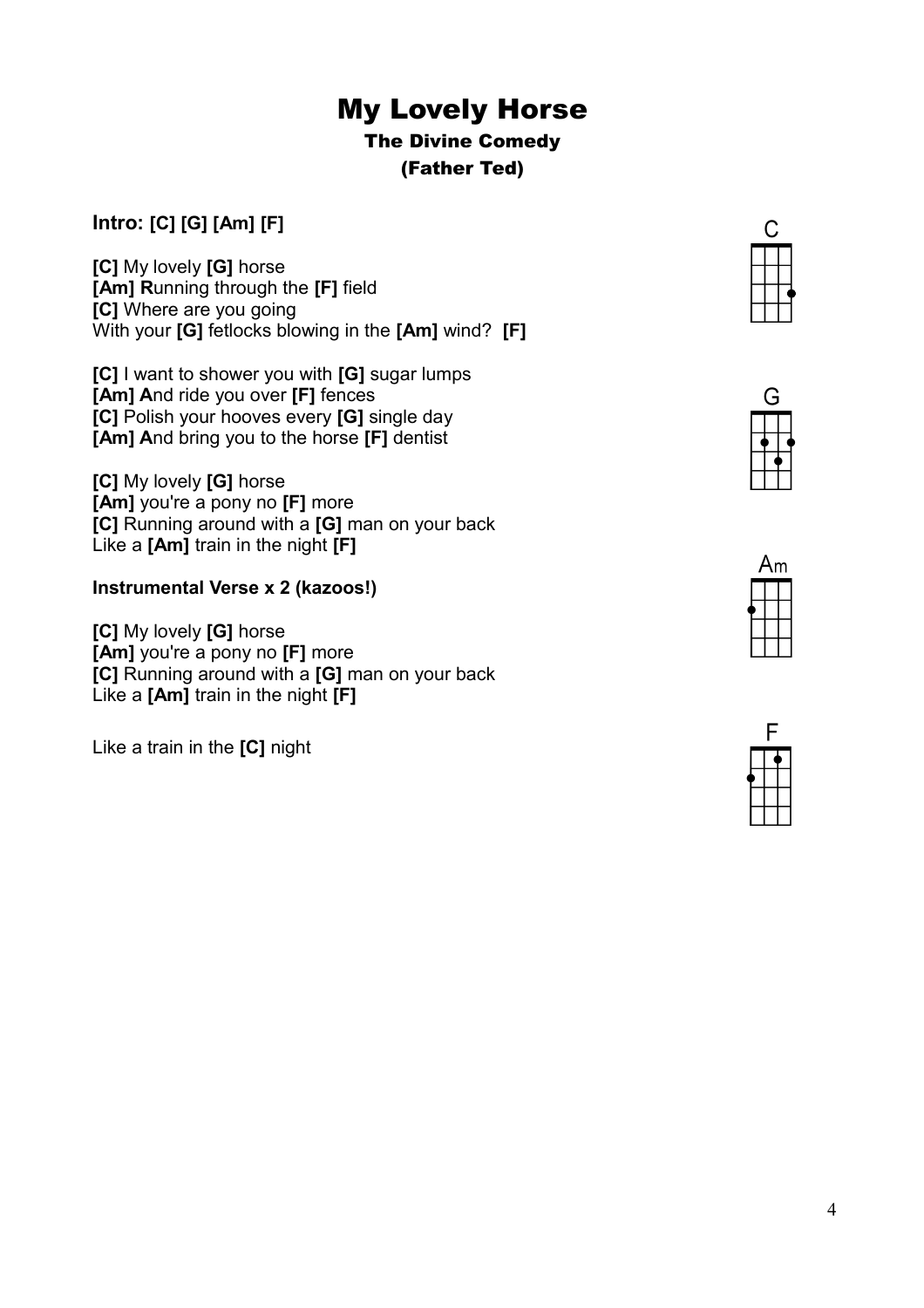## Bad Moon Rising

#### John Fogerty (Creedence Clearwater Revival)

Intro: **[A] [G] [D] [D]**

**[D]** I see a **[A]** bad **[G]** moon **[D]** rising

**[D]** I see **[A]** trouble **[G]** on the **[D]** way

**[D]** I see **[A]** earth**[G]**quakes and **[D]** lightning

**[D]** I see **[A]** bad **[G]** times **[D]** today

#### **Chorus:**

**[G]** Don't go around tonight It's **[D]** bound to take your life **[A]** There's a **[G]** bad moon on the **[D]** rise

**[D]** I hear **[A]** hurri **[G]** canes a **[D]** blowing

**[D]** I know the **[A]** end is **[G]** coming **[D]** soon

**[D]** I fear **[A]** rivers **[G]** over **[D]** flowing

**[D]** I hear the **[A]** voice of **[G]** rage and **[D]** ruin

#### **Chorus**

**[D]** Hope you **[A]** got your **[G]** things **[D]** together

**[D]** Hope you **[A]** quite **[G]** prepared to **[D]** die

**[D]** Looks like we're **[A]** in for **[G]** nasty **[D]** weather

**[D]** One eye is **[A]** taken **[G]** for an **[D]** eye

**Chorus** (*repeat twice)*



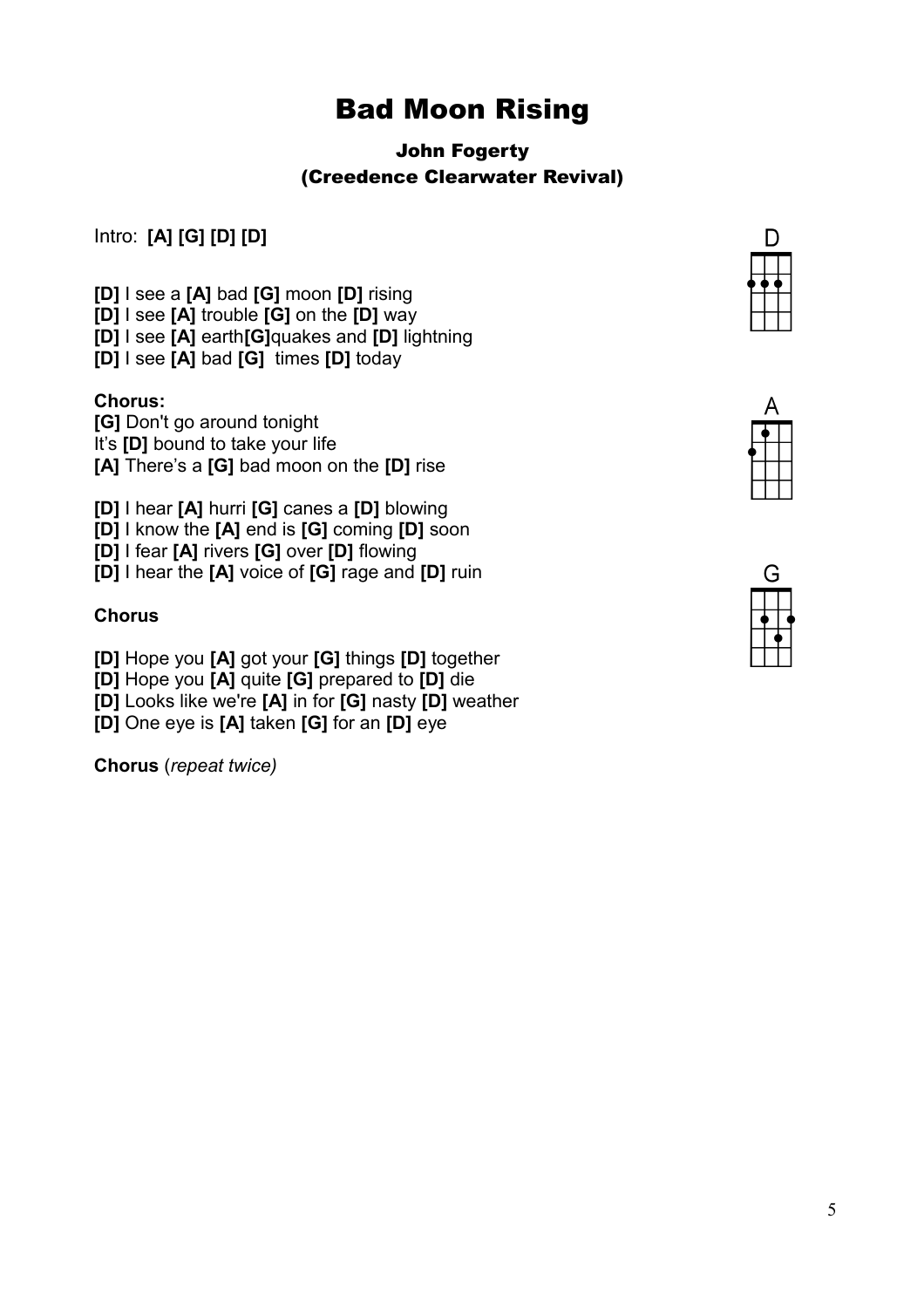## I Wish I Could Shimmy Like My Sister Kate

**Clarence Williams & Armand Piron**



(slow) **[Aadd9]** Shake it like my **[D7]** sister **[G]** Kate.

*\*\*For the turnaround in the intro and the chorus, play the Hawaiian D7 2- 0-2-0; for the verse play it as shown in the diagram\*\**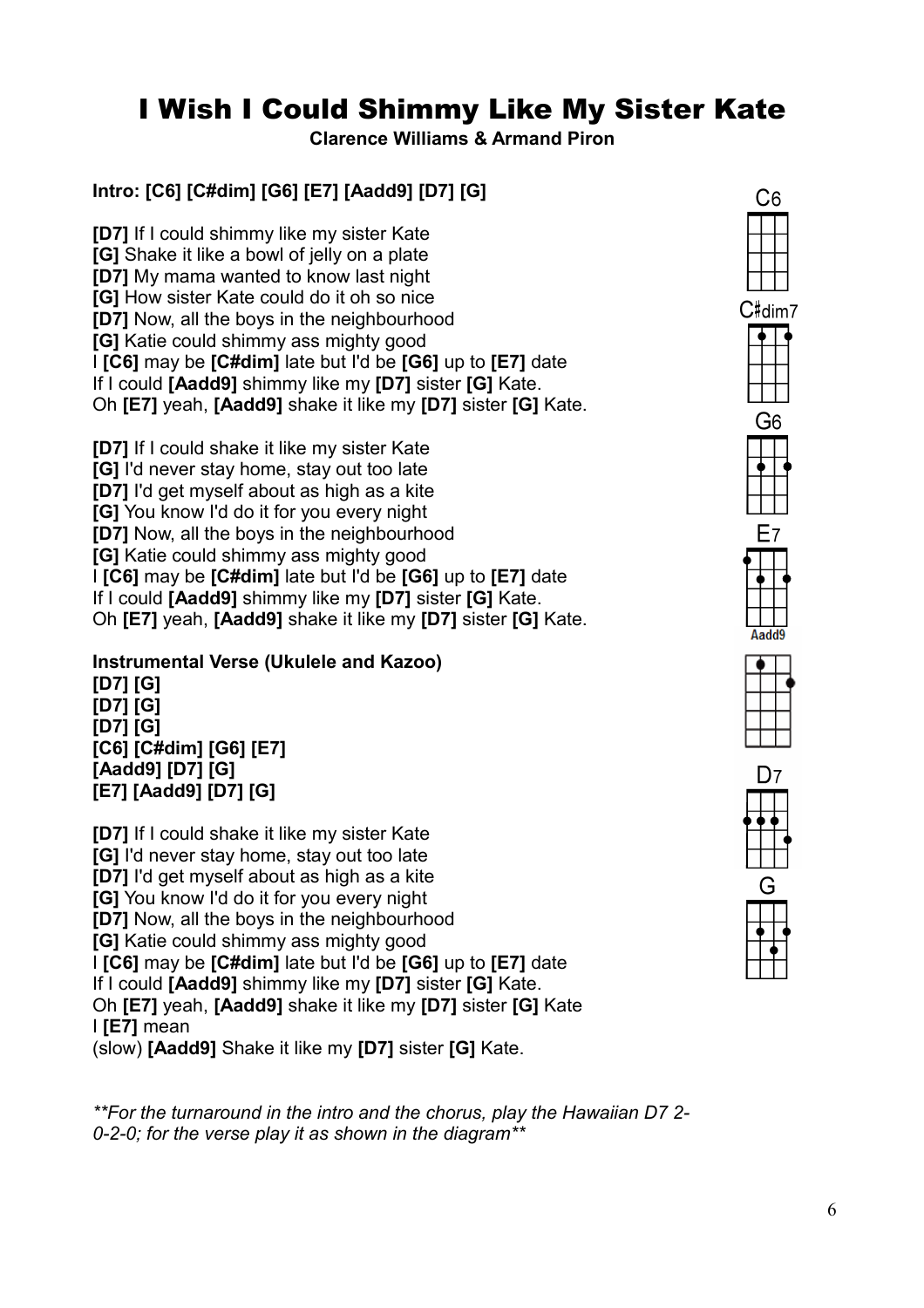## Mamma Mia

#### Benny Andersson, Björn Ulvaeus & Stig Anderson

#### **[C] [C+] [C] [C+]**

**[C]** I've been **[G]** cheated by **[C]** you since I **[G]** don't know **[F]** when **[C]** So I **[G]** made up my **[C]** mind, it must **[G]** come to an **[F]** end **[C]** Look at me now, **[C+]** will I ever learn? **[C]** I don't know how **[C+]** but I suddenly **[F]** lose control There's a fire with- **[G7]** in my soul **[F]** Just **[C]** one **[G]** look and I can hear a bell ring **[F]** One **[C]** more **[G]** look and I forget everything, o-o-o-oh

#### *Chorus:*

*[C] Mamma mia, here I go again [Bb] My [F] my, how can I re- [C] sist you? [C] Mamma mia, does it show again? [Bb] My [F] my, just how much I've [C] missed you Yes, I've been [G] broken-hearted [Am] Blue since the [Em] day we parted [Bb] Why, [F] why [Dm] did I ever [G7] let you go?*

**[C]** Mamma mia, **[Am]** now I really know, **[Bb]** My **[F]** my, **[Dm]** I could never **[G7]** let you go

#### **[C] [C+] [C] [C+]**

**[C]** I've been **[G]** angry and **[C]** sad about the **[G]** things that you **[F]** do

**[C]** I can't **[G]** count all the **[C]** times that I've

**[G]** Told you we're **[F]** through

**[C]** And when you go, **[C+]** when you slam the door

**[C]** I think you know **[C+]** that you won't be a- **[F]** way too long

You know that I'm **[G7]** not that strong

**[F]** Just **[C]** one **[G]** look and I can hear a bell ring

**[F]** One **[C]** more **[G]** look and I forget everything, o-o-o-oh

#### *Chorus*

**[C]** Mamma mia, **[Am]** even if I say **[Bb]** Bye **[F]** bye, **[Dm]** leave me now or **[G]** never **[C]** Mamma mia, **[Am]** it's a game we play **[Bb]** Bye **[F]** bye **[Dm]** doesn't mean for- **[G]** ever

#### *Chorus*

**[C]** Mamma mia, **[Am]** now I really know, **[Bb]** My **[F]** my, **[Dm]** I could never **[G7]** let you go

**[C] [C+] [C] [C+] [C]**



| G |  |  | c |  |  |  |
|---|--|--|---|--|--|--|
|   |  |  |   |  |  |  |
|   |  |  |   |  |  |  |
|   |  |  |   |  |  |  |
|   |  |  |   |  |  |  |



| Am | Em |
|----|----|
|    |    |
|    |    |

| ١m |  |  |  |  |  |
|----|--|--|--|--|--|
|    |  |  |  |  |  |
|    |  |  |  |  |  |
|    |  |  |  |  |  |
|    |  |  |  |  |  |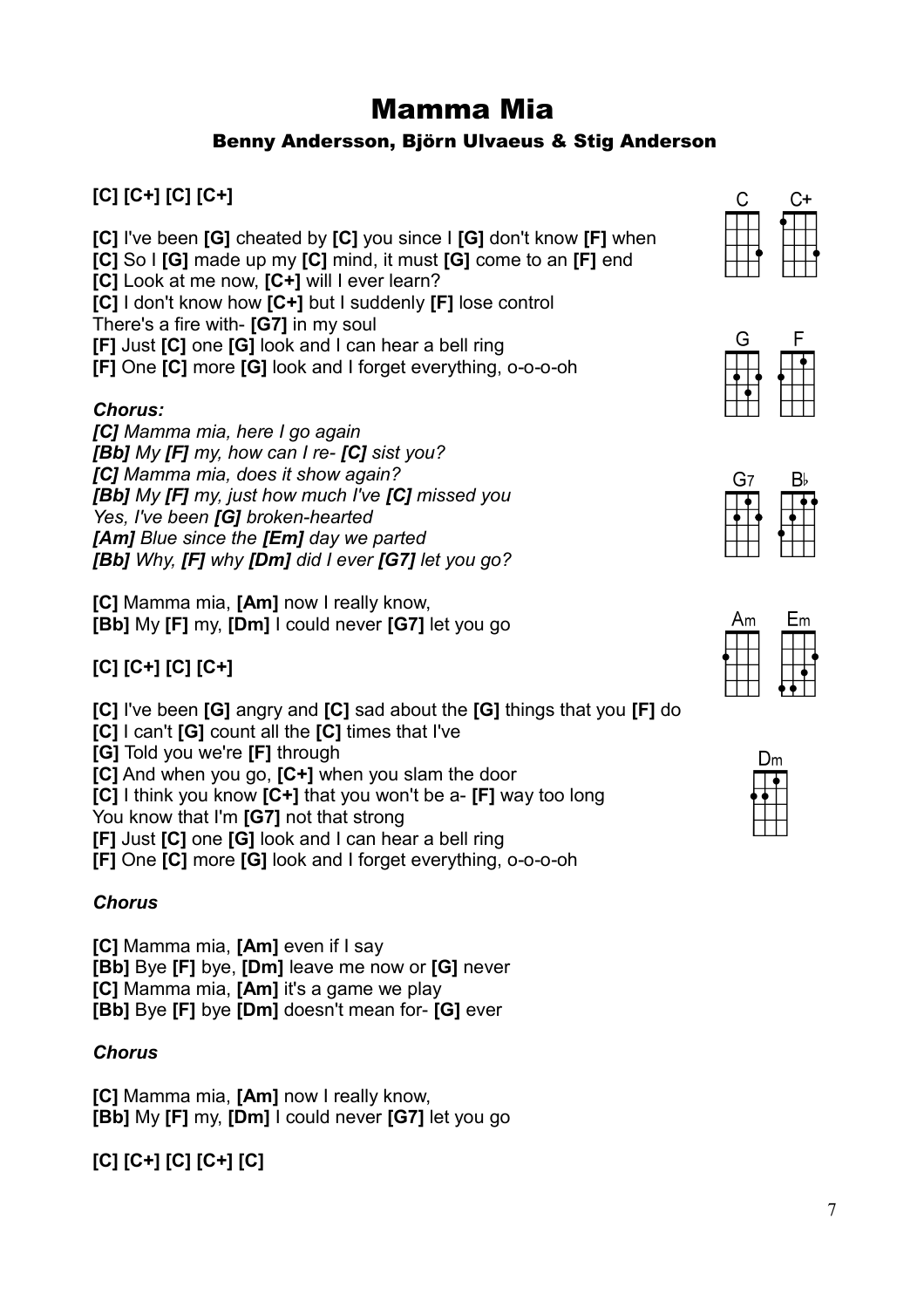## Jumping Jack Flash

#### Jagger/Richards (The Rolling Stones)

**Riff** (or just play **[B]**)

 **B** A|-2-2---------0-----0-----0-----0-

E|-2-2---0-2---0-2---0-2---0-2---

C|-3-3--------------------------------

G|-4-4-------------------------------

**[B] [B] [E] [A] x 3 [B] x 4**

#### **[B/Riff] [B/Riff]**

I was **[B/Riff]** born in a cross-fire hurri **[B/Riff]** cane And I **[B/Riff]** howled at my ma in the driving **[B/Riff]** rain

#### **Chorus**

But it's **[D]** all **[A]** right **[E]** now, in fact, it's a **[B]** gas! But it's **[D]** all **[A]** right, I'm **[E]** Jumpin' Jack Flash It's a **[B]** gas! Gas! Gas!

#### **[B] [B] [B/Riff] [B/Riff]**

I was **[B/Riff]** raised by a toothless, bearded **[B/Riff]** hag I was **[B/Riff]** schooled with a strap right across my **[B/Riff]** back

**Chorus**

**(break) [B] [B] [E] [A] x 4**

#### **[B] [B] [B/Riff] [B/Riff]**

I was **[B/Riff]** drowned, I was washed up and left for **[B/Riff]** dead I fell **[B/Riff]** down to my feet and I saw they **[B/Riff]** bled I **[B/Riff]** frowned at the crumbs of a crust of **[B/Riff]** bread I was **[B/Riff]** crowned with a spike right thru my **[B/Riff]** head

**Chorus**

**[B/Riff] [B/Riff]**



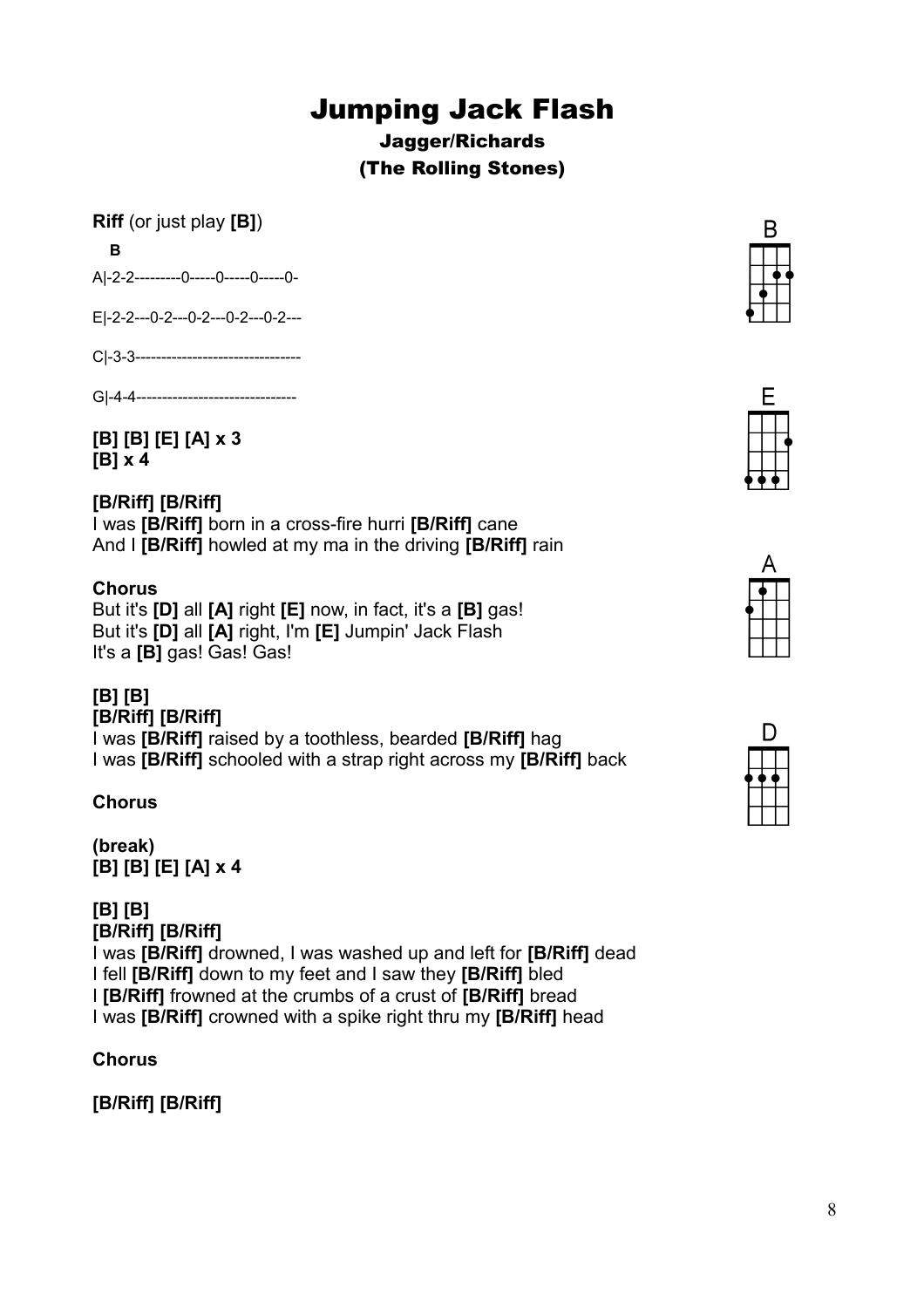## Under the Boardwalk

#### Kenny Young/Arthur Resnick (The Drifters)

Intro: **[F] [C] [G7] [C]**

Oh when the **[C]** sun beats down And burns the tar up on the **[G7]** roof And your shoes get so hot You wish your tired feet were fire- **[C]** proof **[C7]**

Under the **[F]** boardwalk, down by the **[C]** sea, yeah On a blanket with my ba- **[G7]** by is where I'll **[C]** be

(Under the **[Am]** boardwalk) *- Out of the sun* (Under the **[G]** boardwalk) *- We'll be havin' some fun* (Under the **[Am]** boardwalk) *- People walking above* (Under the **[G]** boardwalk) *- We'll be falling in love* Under the **[Am]** boardwalk, boardwalk

From the **[C]** park you hear The happy sound of a carou- **[G7]**sel Mmm, you can almost taste the hot dogs and French fries they **[C]** sell

Under the **[F]** boardwalk, down by the **[C]** sea, yeah On a blanket with my ba- **[G7]** by is where I'll **[C]** be

(Under the **[Am]** boardwalk) *- Out of the sun* (Under the **[G]** boardwalk) *- We'll be havin' some fun* (Under the **[Am]** boardwalk) *- People walking above* (Under the **[G]** boardwalk) *- We'll be falling in love* Under the **[Am]** boardwalk, boardwalk

Instrumental Verse

Under the **[F]** boardwalk, down by the **[C]** sea, yeah On a blanket with my ba- **[G7]** by is where I'll **[C]** be

(Under the **[Am]** boardwalk) *- Out of the sun* (Under the **[G]** boardwalk) *- We'll be havin' some fun* (Under the **[Am]** boardwalk) *- People walking above* (Under the **[G]** boardwalk) *- We'll be falling in love* Under the **[Am]** boardwalk, boardwalk

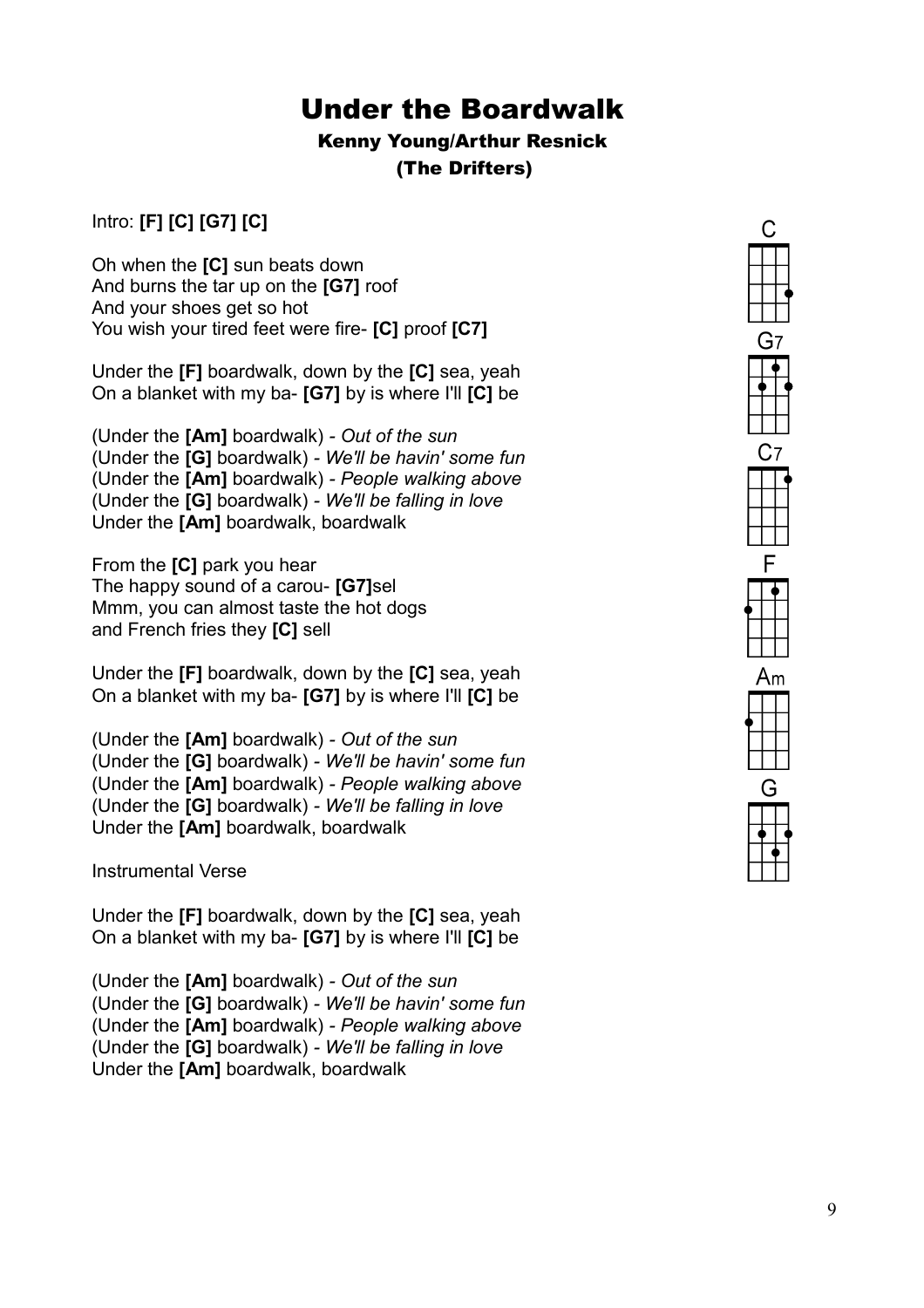## Jolene

#### Dolly Parton

#### Intro: **[Am] [C] [G] [Am] [G] [Em7] [Am]**

**[Am]** Jolene **[C]** Jolene Jo **[G]** lene Jo **[Am]** lene I'm **[G]** begging of you **[Em7]** please don't take my **[Am]** man **[Am]** Jolene **[C]** Jolene Jo **[G]** lene Jo **[Am]** lene **[G]** Please don't take him **[Em7]** just because you **[Am]** can

**[Am]** Your beauty is be **[C]** yond compare With **[G]** flaming locks of **[Am]** auburn hair With **[G]** ivory skin and **[Em7]** eyes of emerald **[Am]** green **[Am]** Your smile is like a **[C]** breath of spring Your **[G]** voice is soft like **[Am]** summer rain And **[G]** I cannot com **[Em7]** pete with Jo **[Am]** lene

**[Am]** He talks about you **[C]** in his sleep And there's **[G]** nothing I can **[Am]** do to keep From **[G]** crying when he **[Em7]** calls your name Jo **[Am]** lene **[Am]** And I can easily **[C]** understand How **[G]** you could easily **[Am]** take my man But **[G]** you don't know what he **[Em7]** means to me Jo **[Am]** lene

**[Am]** Jolene **[C]** Jolene Jo **[G]** lene Jo **[Am]** lene I'm **[G]** begging of you **[Em7]** please don't take my **[Am]** man **[Am]** Jolene **[C]** Jolene Jo **[G]** lene Jo **[Am]** lene **[G]** Please don't take him **[Em7]** just because you **[Am]** can

**[Am]** You can have your **[C]** choice of men But **[G]** I could never **[Am]** love again **[G]** He's the only **[Em7]** one for me Jo **[Am]** lene **[Am]** I had to have this **[C]** talk with you My **[G]** happiness de **[Am]** pends on you And what **[G]** ever you de **[Em7]** cide to do Jo **[Am]** lene

**[Am]** Jolene **[C]** Jolene Jo **[G]** lene Jo **[Am]** lene I'm **[G]** begging of you **[Em7]** please don't take my **[Am]** man **[Am]** Jolene **[C]** Jolene Jo **[G]** lene Jo **[Am]** lene **[G]** Please don't take him **[Em7]** just because you **[Am]** can **[Am]** Jolene Jolene

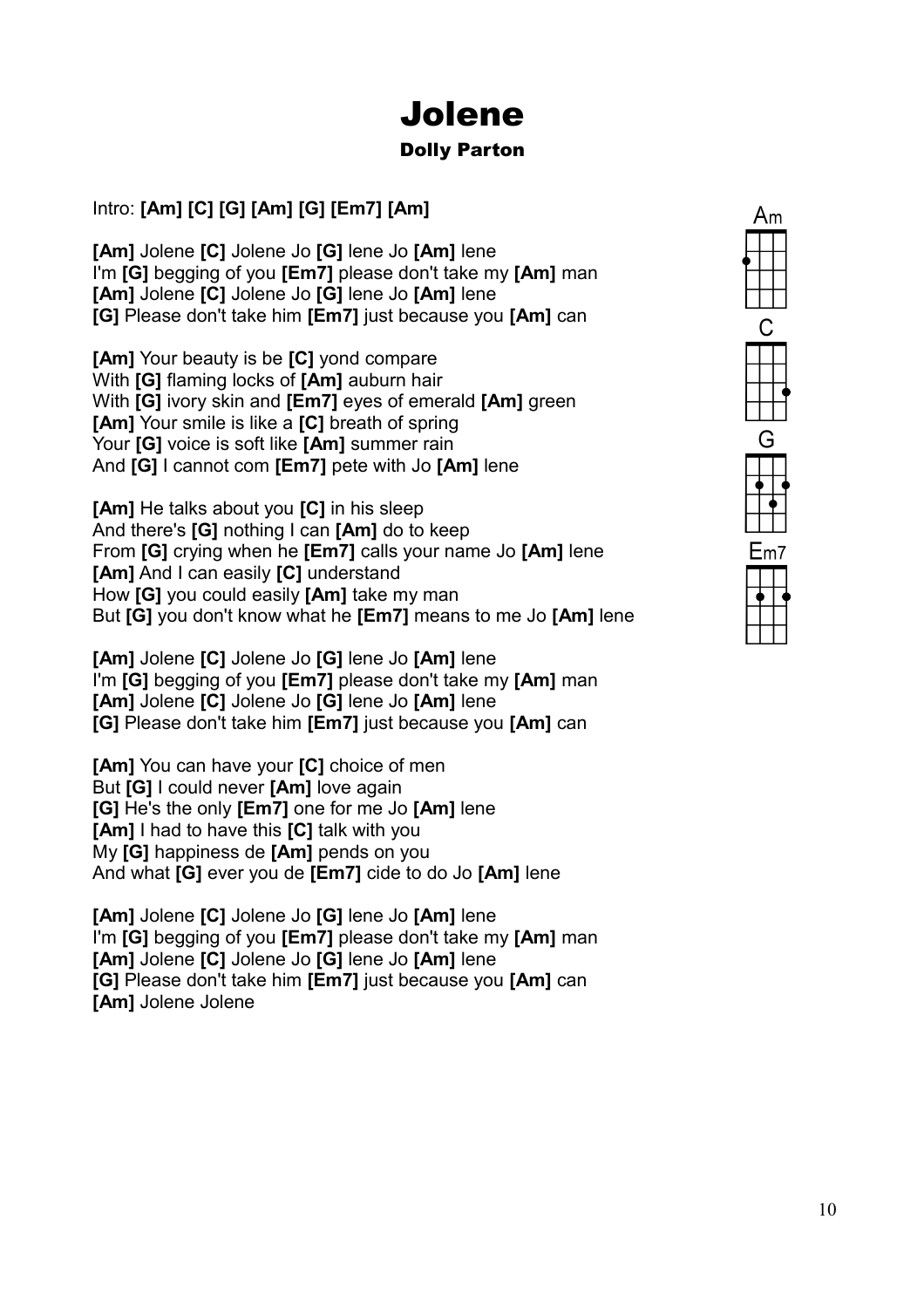## Tonight You Belong to Me

### Billy Rose & Lee David

| I [C] know (I know)<br>You be- [Gm] long to<br>[F] somebody [Fm] new<br>But to- [C] night you<br>Be- $[G7]$ long to $[G]$ me $[G7]$                    |                      |
|--------------------------------------------------------------------------------------------------------------------------------------------------------|----------------------|
| Al- [C] though (although)<br>We're a- [Gm] part, you're<br>[F] part of my [Fm] heart<br>But to- [C] night you<br>Be- $[G7]$ long to $[G]$ me $[G7]$    | Gm                   |
| Way [Fm] down, by the stream<br>How sweet it would seem<br>Once [C] more just<br>To [A7] dream in the<br>[D7] moonlight [G7]<br>[No Chord] My honey    | Fm                   |
| $\lfloor C \rfloor$ know ( <i>l know</i> )<br>With the [Gm] dawn that<br>[F] you will be [Fm] gone<br>And to- [C] night you<br>Be- [G7] long to [C] me | G7                   |
| Instrumental Verse (play twice):                                                                                                                       |                      |
| [C]<br>[Gm]<br>$[F]$ [Fm]<br>[C]<br>[G7] [C] [G7]                                                                                                      | Α7<br>D <sub>7</sub> |
| Way [Fm] down, by the stream<br>How sweet it would seem<br>Once [C] more just<br>To [A7] dream in the<br>[D7] moonlight [G7]<br>[No Chord] My honey    |                      |
| $\lfloor C \rfloor$ know ( <i>l know</i> )<br>With the [Gm] dawn that<br>[F] you will be [Fm] gone<br>And to- [C] night you                            |                      |

Be- **[G7]** long to **[C]** me Just to **[G7]** little old **[C]** me

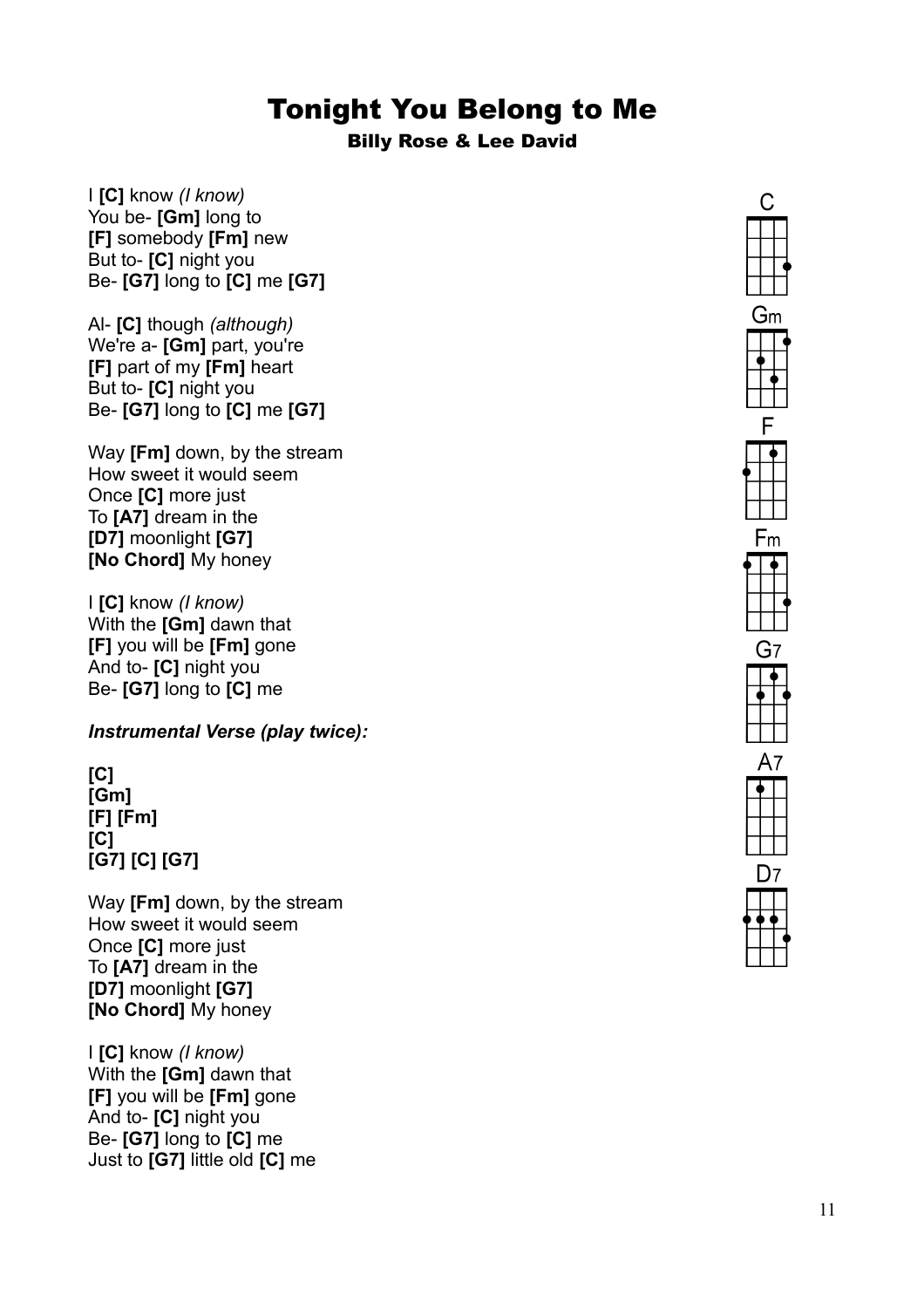#### Sloop John B **Traditional**

#### **Intro: [C] [C] [C] [C]**

**[C]** We come on the sloop John B My grandfather and me Around Nassau town we did **[G]** roam Drinking all **[C]** night Got into a **[F]** fight Well I **[C]** feel so broke up **[G]** I want to go **[C]** home

#### *Chorus:*

*So [C] hoist up the John B's sail See how the mainsail sets Call for the Captain ashore Let me go [G] home Let me go [C] home, I wanna go [F] home Well I [C] feel so broke up [G] I want to go [C] home* 

**[C]** The first mate he got drunk And broke in the Cap'n's trunk The constable had to come and take him **[G]** away Sheriff John **[C]** Stone Why don't you leave me a- **[F]** lone Well I **[C]** feel so broke up **[G]** I want to go **[C]** home

#### **Chorus**

**[C]** The poor cook he caught the fits And threw away all my grits And then he took and he ate up all of my **[G]** corn Let me go **[C]** home Why don't they let me go **[F]** home **[C]** This is the worst trip **[G]** I've ever been **[C]** on

#### **Chorus**

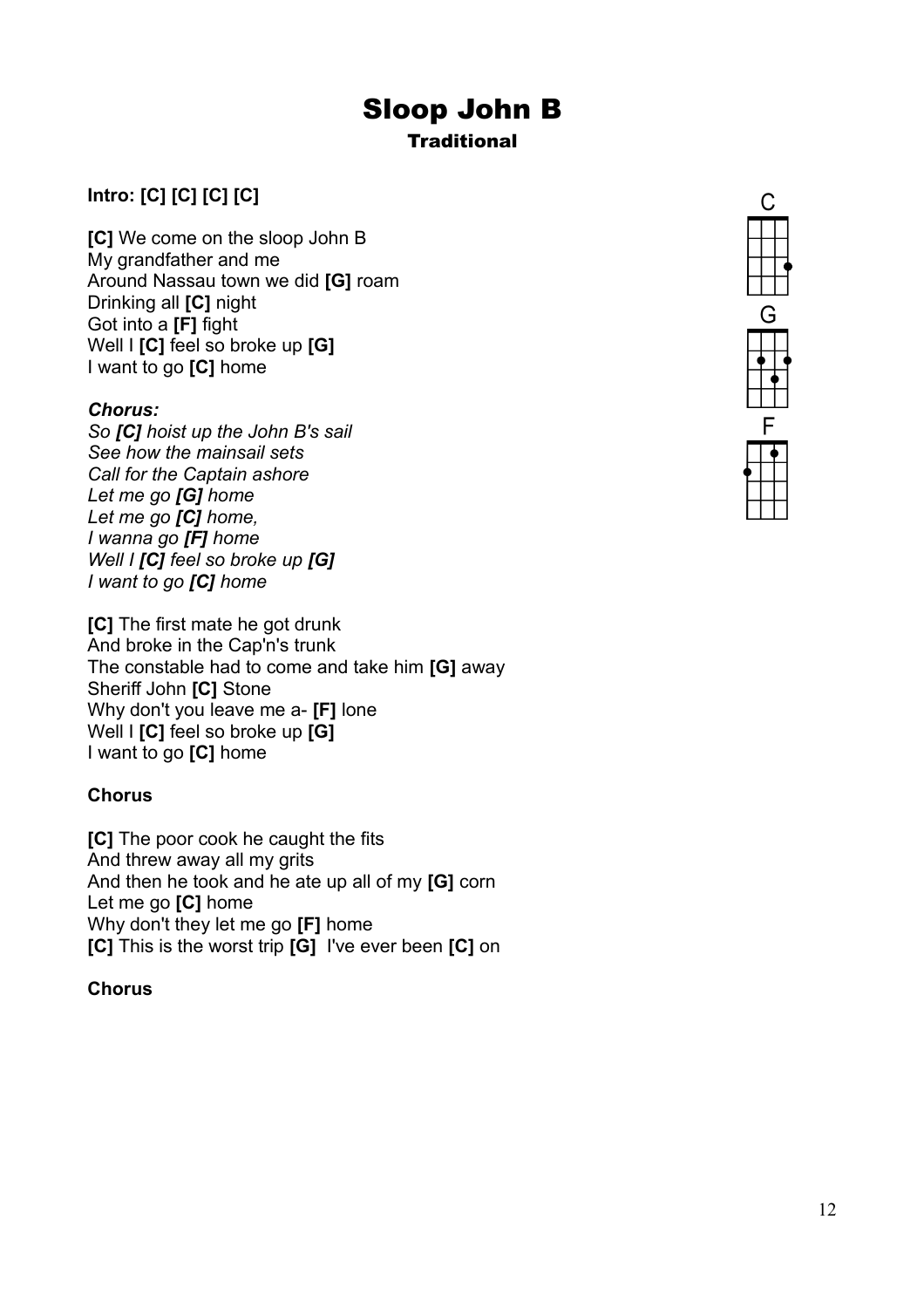## YMCA

#### Henri Belolo, Jacques Morali and Victor Willis (Village People)

#### **Kazoo intro!**

**[C]** Young man, there's no need to feel down, I said **[Am]** Young man, pick yourself off the ground, I said **[Dm]** Young man, cause you're in a new town There's no **[G7]** need to be unhappy **[C]** Young man, there's a place you can go, I said **[Am]** Young man, When you're short on your dough, you can **[Dm]** Stay there, and I'm sure you will find Many **[G7]** ways to have a good time **[STOP]**

#### *Chorus:*

*It's fun to stay at the [C] YMCA It's fun to stay at the [Am] YMCA They have [Dm] everything for you men to enjoy You can [G7] hang out with all the boys It's fun to stay at the [C] YMCA It's fun to stay at the [Am] YMCA You can [Dm] get yourself cleaned, you can have a good meal You can [G7] do whatever you feel*

**[C]** Young man, are you listening to me, I said **[Am]** Young man, what to you want to be, I said **[Dm]** Young man, you can make real your dreams But you've **[G7]** got to know this one thing **[C]** No man does it all by himself, I said **[Am]** Young man, put your pride on the shelf and just **[Dm]** Go there, to the YMCA I'm sure **[G7]** they can help you today

#### *Chorus*

**[C]** Young man, I was once in your shoes, I said **[Am]** I was down and out with the blues, I felt **[Dm]** No man cared if I were alive I felt **[G7]** the whole world was so tight **[C]** That's when someone came up to me and said **[Am]** "Young man, take a walk up the street, there's a **[Dm]** Place there called the YMCA They can **[G7]** start you back on your way

#### *Chorus*

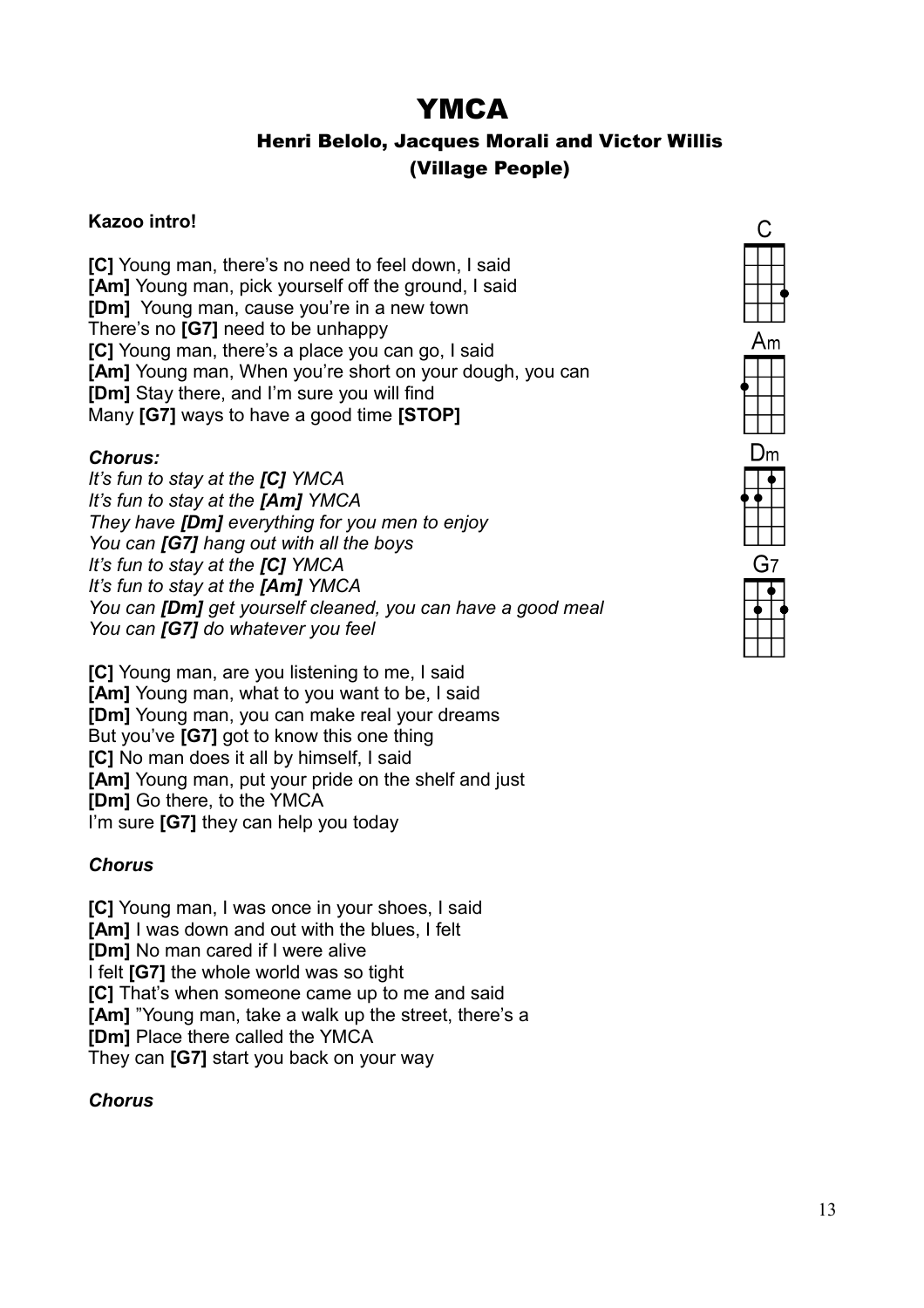#### Teenage Kicks John O'Neill

## (The Undertones)

*Intro:* **[C] [Cmaj7] [Am] [Cmaj7] [C] [Cmaj7] [Am] [Cmaj7]**

**[C]** Are teenage dreams so hard to beat **[Cmaj7] [Am]** Every time she walks down the street **[Cmaj7] [C]** Another girl in the neighbourhood **[Cmaj7] [Am]** Wish she was mine, she looks so good **[Cmaj7]**

#### *Chorus:*

*[F] I wanna hold her, wanna hold her tight Get [G] teenage kicks right through the night*

**[C]** I'm gonna call her on the telephone **[Cmaj7] [Am]** Have her over cos I'm all alone **[Cmaj7] [C]** I need excitement, I need it bad **[Cmaj7] [Am]** And its the best, I've ever had **[Cmaj7]**

#### *Chorus*

**[C] [Cmaj7] [Am] [Cmaj7] [C] [Cmaj7] [Am] [Cmaj7]**

**[C]** Are teenage dreams so hard to beat **[Cmaj7] [Am]** Every time she walks down the street **[Cmaj7] [C]** Another girl in the neighbourhood **[Cmaj7] [Am]** Wish she was mine, she looks so good **[Cmaj7]**

#### *Chorus*

**[C]** I'm gonna call her on the telephone **[Cmaj7] [Am]** Have her over cos I'm all alone **[Cmaj7] [C]** I need excitement, I need it bad **[Cmaj7] [Am]** And its the best, I've ever had **[Cmaj7]**

#### *Chorus*

**[C] [Cmaj7] [Am] [Cmaj7] [C] [Cmaj7] [Am] [Cmaj7]**

#### *Chorus*

*Outro:* **[C] [F] [G] [C]**

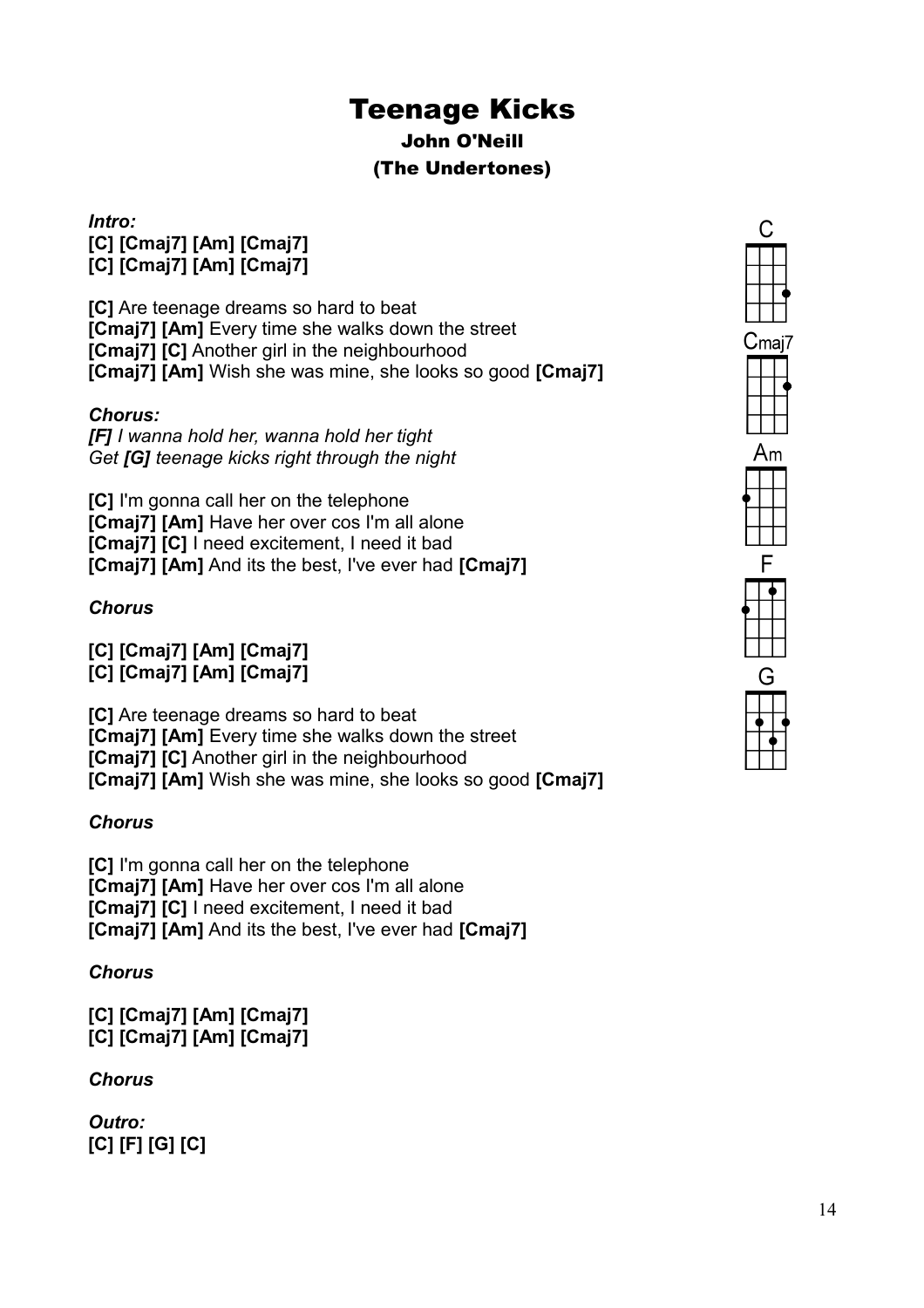## Higher and Higher

#### Jackson/Miner/Smith (Jackie Wilson)

#### **[D] [G] [G6] [D]**

Your **[D]** love, lifted me high **[G]** er Than I've **[G6]** ever been lifted bef **[D]** ore So keep it it **[D]** up Quench my des **[G]** ire And I'll **[G6]** be at your side, forever **[D]** more

You know your **[D]** love *(your love keeps lifting me)*  Keep on **[G]** lifting *(love keeps lifting me)*  **[G6]** Higher *(lifting me)*  Higher and **[D]** higher *(higher)*  I said your love *(your love keeps lifting me)*  **[G]** Keep on *(love keeps lifting me)*  **[G6]** Lifting me *(lifting me)*  Higher and **[D]** higher *(higher)* 

Now **[D]** once I was down hear **[G]** ted Disap **[G6]** pointment was my closest **[D]** friend But then you came and it soon dep **[G]** arted And you **[G6]** know he never Showed his face a **[D]** gain

That's why your **[D]** love *(your love keeps lifting me)*  Keep on **[G]** lifting *(love keeps lifting me)*  **[G6]** Higher *(lifting me)* Higher and **[D]** higher *(higher)*  I said your love *(your love keeps lifting me)*  **[G]** Keep on *(love keeps lifting me)*  **[G6]** Lifting me *(lifting me)* Higher and **[D]** higher *(higher)* 

#### **Instrumental verse (kazoos!)**

I'm so **[D]** glad, I've finally found **[G]** you Yes, that **[G6]** one in a million g **[D]** irl And now with my loving arms aro **[G]** und you Honey, I **[G6]** can stand up and face the **[D]** world

You know your **[D]** love *(your love keeps lifting me)*  Keep on **[G]** lifting *(love keeps lifting me)*  **[G6]** Higher *(lifting me)*  Higher and **[D]** higher *(higher)*  I said your love *(your love keeps lifting me)*  **[G]** Keep on *(love keeps lifting me)*  **[G6]** Lifting me *(lifting me)*  Higher and **[D]** higher *(higher)*